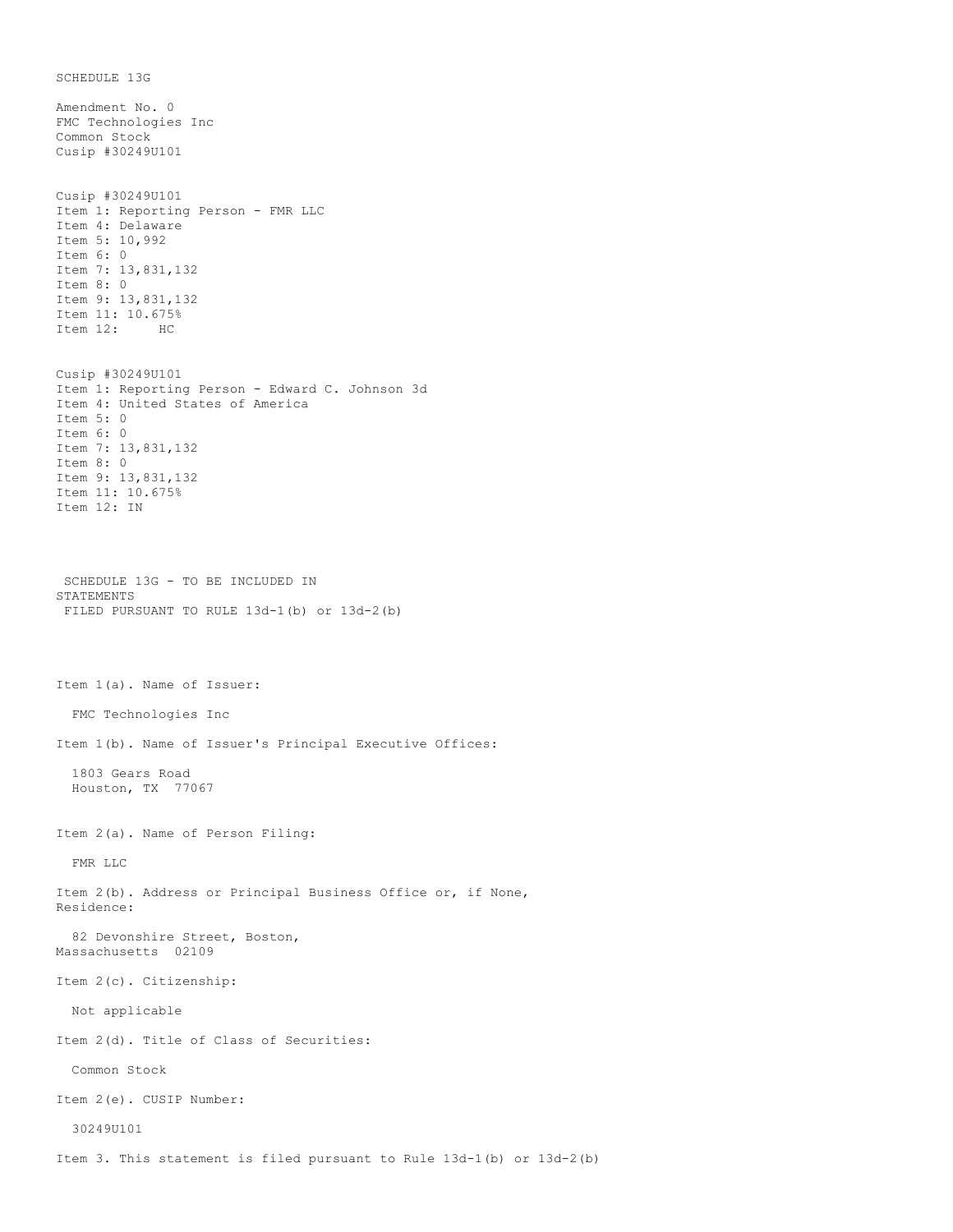and the person filing, FMR LLC, is a parent holding company in accordance with Section 240.13d-1(b)(ii)(G). (Note: See Item 7). Item 4. Ownership (a) Amount Beneficially Owned: 13,831,132 (b) Percent of Class: 10.675% (c) Number of shares as to which such person has: (i) sole power to vote or to direct the vote: 10,992 (ii) shared power to vote or to direct the vote: 0 (iii) sole power to dispose or to direct the disposition of: 13,831,132 (iv) shared power to dispose or to direct the disposition of: 0 Item 5. Ownership of Five Percent or Less of a Class. Not applicable. Item 6. Ownership of More than Five Percent on Behalf of Another Person. Various persons have the right to receive or the power to direct the receipt of dividends from, or the proceeds from the sale of, the Common Stock of FMC Technologies Inc. No one person's interest in the Common Stock of FMC Technologies Inc is more than five percent of the total outstanding Common Stock. Item 7. Identification and Classification of the Subsidiary Which Acquired the Security Being Reported on By the Parent Holding Company. See attached Exhibit A. Item 8. Identification and Classification of Members of the Group. Not applicable. See attached Exhibit A. Item 9. Notice of Dissolution of Group. Not applicable. Item 10. Certification. By signing below I certify that, to the best of my knowledge and belief, the securities referred to above were acquired in the ordinary course of business and were not acquired for the purpose of and do not have the effect of changing or influencing the control of the issuer of such securities and were not acquired in connection with or as a participant in any

Signature

After reasonable inquiry and to the best of my knowledge and belief, I certify that the information set forth in this statement is true, complete and correct.

transaction having such purpose or effect.

October 09, 2007 Date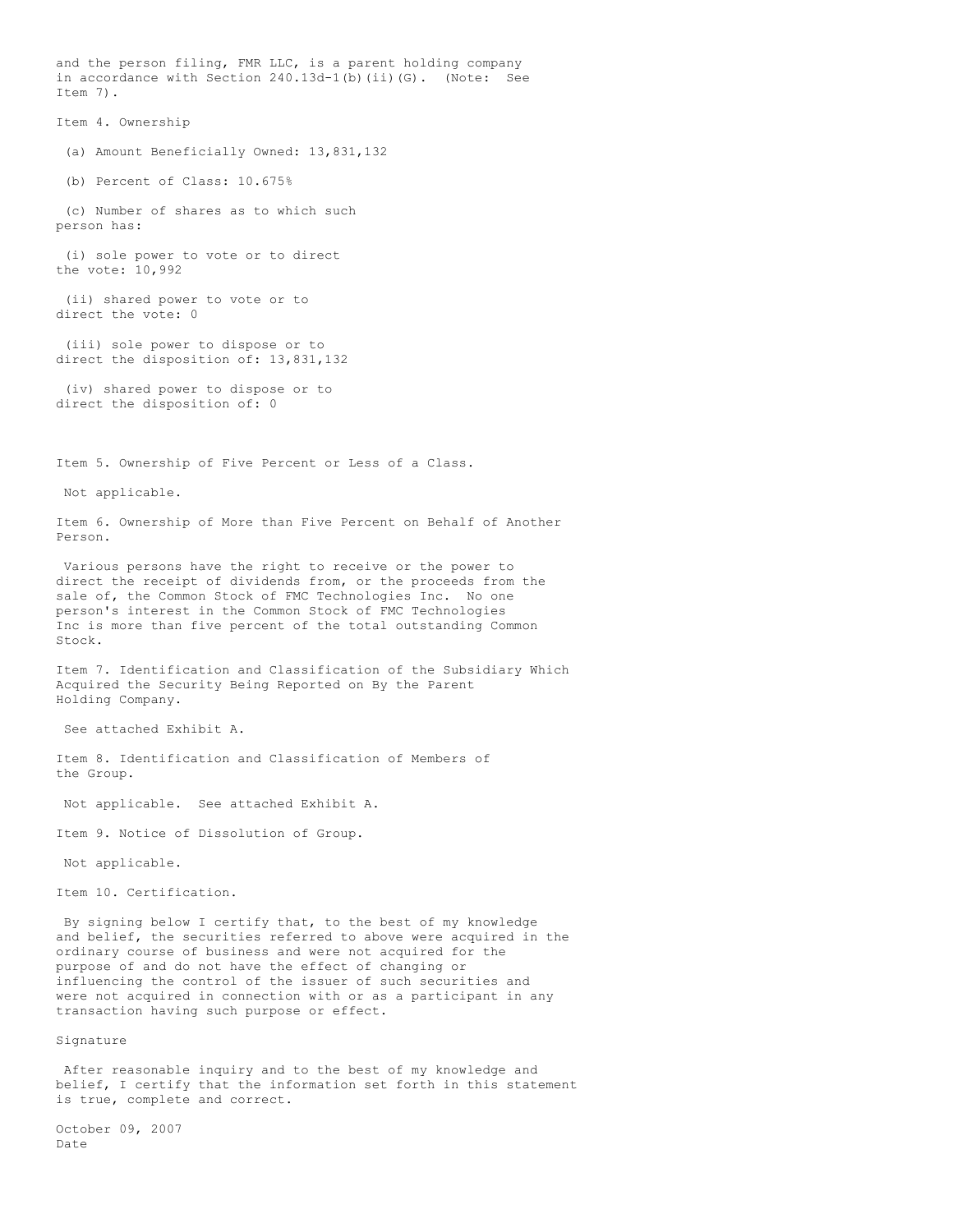/s/John McGinty Signature

John McGinty Duly authorized under Power of Attorney dated May 18, 2007, by Eric D. Roiter by and on behalf of FMR LLC and its direct and indirect subsidiaries

SCHEDULE 13G - TO BE INCLUDED IN STATEMENTS FILED PURSUANT TO RULE 13d-1(b) or 13d-2(b)

Pursuant to the instructions in Item 7 of Schedule 13G, Fidelity Management & Research Company ("Fidelity"), 82 Devonshire Street, Boston, Massachusetts 02109, a whollyowned subsidiary of FMR LLC and an investment adviser registered under Section 203 of the Investment Advisers Act of 1940, is the beneficial owner of 13,822,340 shares or 10.668% of the Common Stock outstanding of FMC Technologies Inc ("the Company") as a result of acting as investment adviser to various investment companies registered under Section 8 of the Investment Company Act of 1940.

Edward C. Johnson 3d and FMR LLC, through its control of Fidelity, and the funds each has sole power to dispose of the 13,822,340 shares owned by the Funds.

Members of the family of Edward C. Johnson 3d, Chairman of FMR LLC, are the predominant owners, directly or through trusts, of Series B voting common shares of FMR LLC, representing 49% of the voting power of FMR LLC. The Johnson family group and all other Series B shareholders have entered into a shareholders' voting agreement under which all Series B voting common shares will be voted in accordance with the majority vote of Series B voting common shares. Accordingly, through their ownership of voting common shares and the execution of the shareholders' voting agreement, members of the Johnson family may be deemed, under the Investment Company Act of 1940, to form a controlling group with respect to FMR LLC.

Neither FMR LLC nor Edward C. Johnson 3d, Chairman of FMR LLC, has the sole power to vote or direct the voting of the shares owned directly by the Fidelity Funds, which power resides with the Funds' Boards of Trustees. Fidelity carries out the voting of the shares under written guidelines established by the Funds' Boards of Trustees.

Strategic Advisers, Inc., 82 Devonshire Street, Boston, MA 02109, a wholly-owned subsidiary of FMR LLC and an investment adviser registered under Section 203 of the Investment Advisers Act of 1940, provides investment advisory services to individuals. As such, FMR LLC's beneficial ownership includes 2,192 shares, or 0.002%, of the Common Stock stock outstanding of FMC Technologies Inc, beneficially owned through Strategic Advisers, Inc.

Pyramis Global Advisors, LLC ("PGALLC"), 53 State Street, Boston, Massachusetts, 02109, an indirect whollyowned subsidiary of FMR LLC and an investment adviser registered under Section 203 of the Investment Advisers Act of 1940, is the beneficial owner of 6,600 shares or 0.005% of the outstanding Common Stock of FMC Technologies Inc as a result of its serving as investment adviser to institutional accounts, non-U.S. mutual funds, or investment companies registered under Section 8 of the Investment Company Act of 1940 owning such shares.

Edward C. Johnson 3d and FMR LLC, through its control of PGALLC, each has sole dispositive power over 6,600 shares and sole power to vote or to direct the voting of